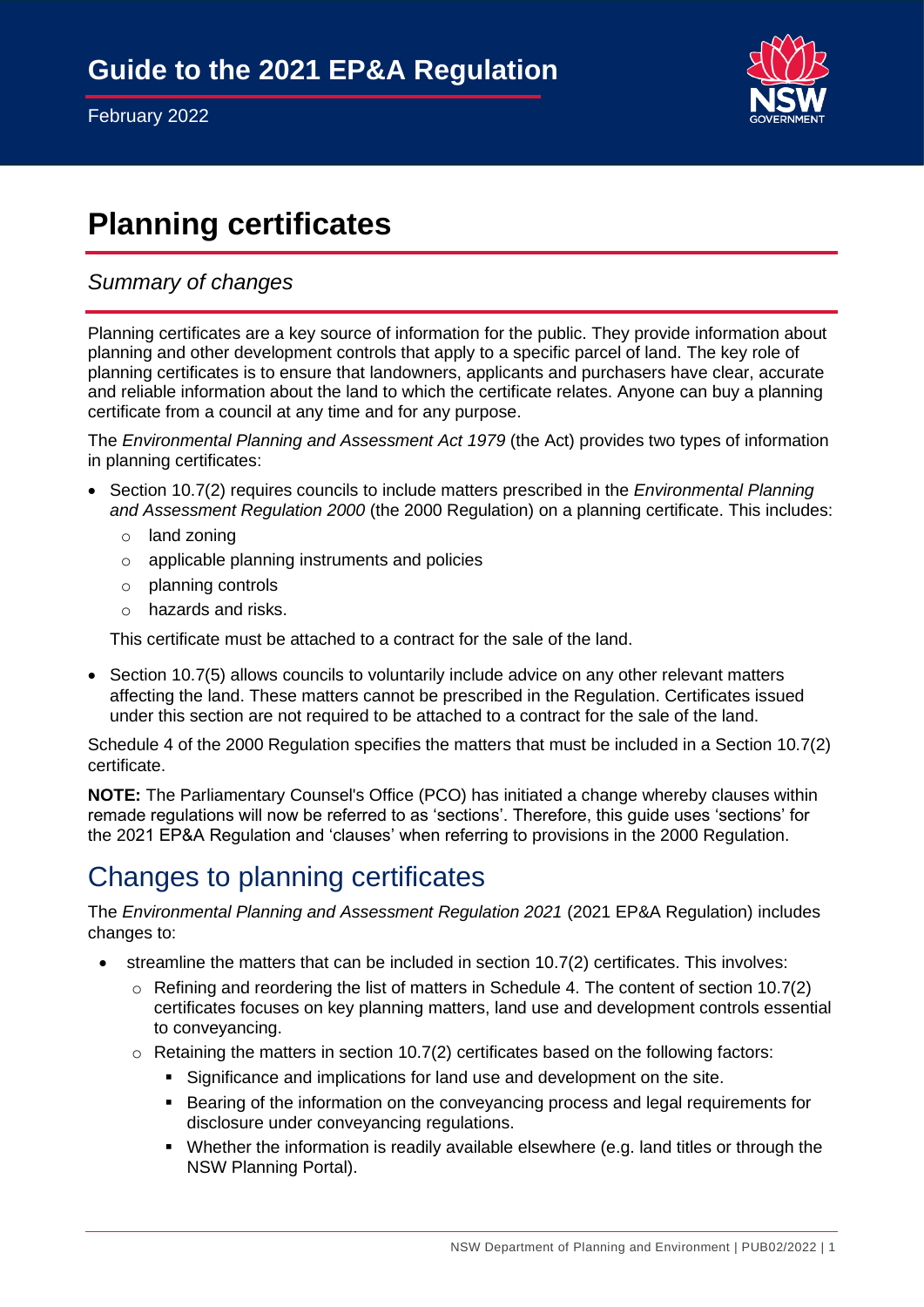#### February 2022



• Updating sections to provide greater clarity, address gaps, and remove information that is not useful to incoming purchasers or can be found elsewhere.

The specific amendments to Schedule 4 of the 2000 Regulation (reflected in the new Schedule 2 of the 2021 EP&A Regulation) are summarised below.

**NOTE:** The Department also considered developing a prescribed form for planning certificates, however further consultation would need to be undertaken to ensure any template is fit for purpose and allows sufficient flexibility for councils to address local matters. The Department is planning to undertake further consultation with councils in 2022 to inform the development of a template that can be used to standardise planning certificates.

#### Clause 1 - Names of relevant planning instruments and Development Control Plans (DCP)

- requires councils to include draft DCPs on planning certificates.
- provides that draft environmental planning instruments (EPIs) and draft DCPs that have not been made within three years from the date they were last on public exhibition do not need to be included on planning certificates. These draft EPIs and draft DCPs are not required to be taken into consideration when determining a development application, and therefore do not need to be included in planning certificates.

See Section 1 of Schedule 2 under the 2021 EP&A Regulation.

#### Clause 2 - Zoning and land use under relevant Local Environmental Plans (LEPs)

- requires information about whether any additional permitted uses apply to the land under the relevant LEP.
- consolidates this Clause with Clause 2A (below). This ensures the one section covers zoning and land use under both LEPs and State Environmental Planning Policies (SEPPs).

See Section 2 of Schedule 2 under the 2021 EP&A Regulation.

#### Clause 2A - Zoning and land use under *State Environmental Planning Policy (Sydney Region Growth Centres) 2006*

The 2021 EP&A Regulation requires councils to include information on all SEPPs that zone land. This addresses an existing gap and ensure landowners, prospective purchasers, and interested parties obtain accurate information on zoning in a planning certificate.

See Section 2 of Schedule 2 under the 2021 EP&A Regulation.

### Clause 3 - Complying development

The 2021 EP&A Regulation:

- expands Clause 3 to include whether the land is subject to a variation under Clause 1.12 of the *State Environmental Planning Policy (Exempt and Complying Development Codes) 2008* (Codes SEPP) that affects the ability to carry out complying development under any of the codes. This addresses an existing gap and provide greater certainty to applicants and certifiers about what development can lawfully occur under the codes.
- includes a new Section, similar to Clause 3, that includes key land use classifications that affect the ability to undertake exempt development under the Codes SEPP. Expanding the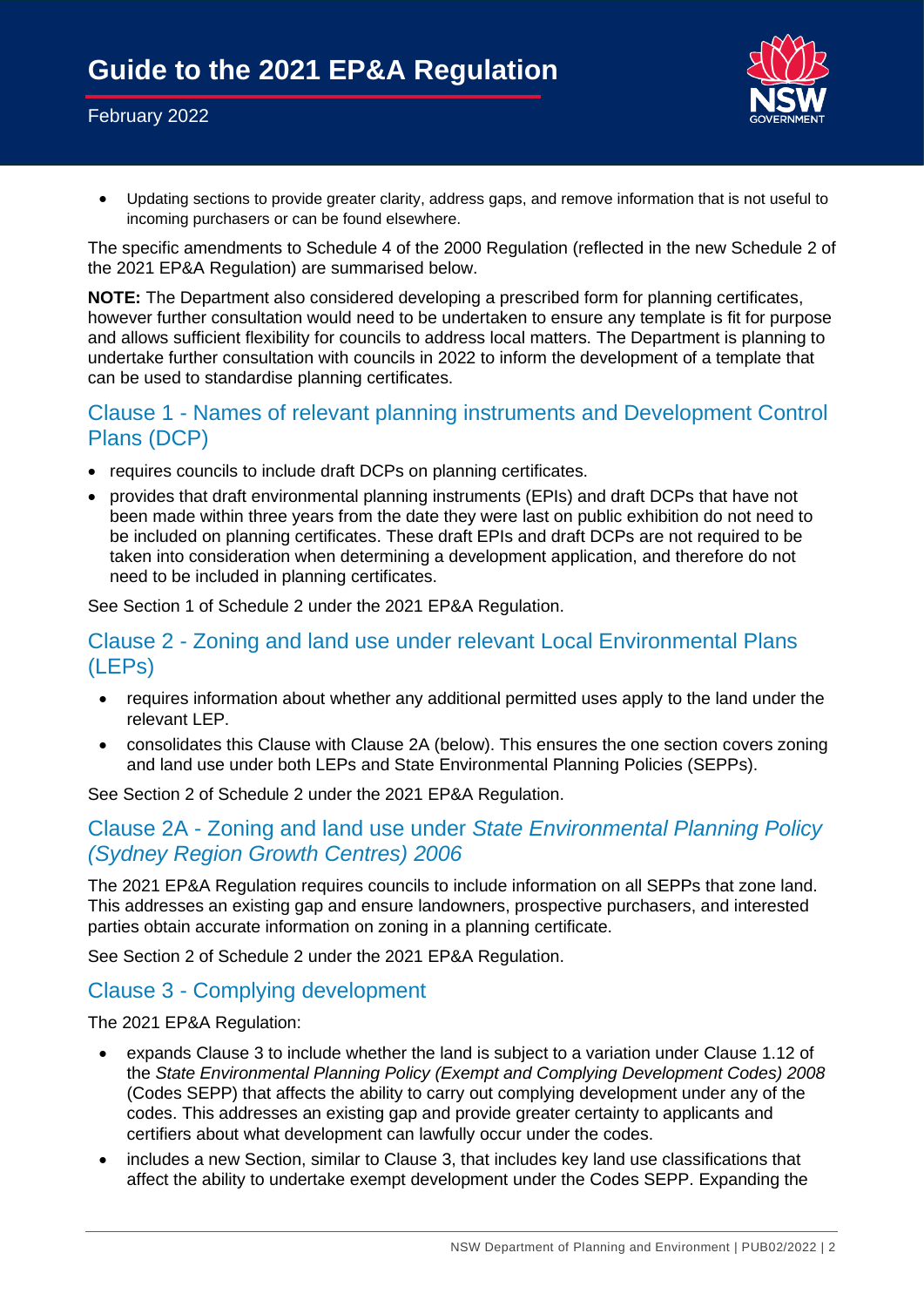

matter to require councils to provide this information is in line with the purpose of the Clause for complying development and addresses an existing gap. As it only focuses on key restrictions in the Codes SEPP (i.e. rather than outlining all types of exempt development that can be carried out on a site), the expansion of the Clause for this purpose does not undermine the objective of simplifying and streamlining planning certificates.

See Section 4 of Schedule 2 under the 2021 EP&A Regulation.

## Clause 7 - Council and other public authority policies on hazard risk restrictions, including landslip, bushfire, tidal inundation, subsidence, acid sulfate soils or any other risk (other than flooding)

The 2021 EP&A Regulation expressly includes contamination, aircraft noise, salinity, and coastal hazards and sea level rise in the list of risks under this Clause. This is to ensure consistency across planning certificates and to highlight common hazard risk restrictions.

See Section 10 of Schedule 2 under the 2021 EP&A Regulation.

#### Clause 9 – Contributions plans

The 2021 EP&A Regulation requires councils to indicate whether the land is in a special contributions area and to note whether any draft contributions plans apply to the land.

See Section 3 of Schedule 2 under the 2021 EP&A Regulation.

#### Removal of requirements for councils to provide information on:

- Native vegetation clearing set asides (Clause 10a)
- Directions under Part 3a (Clause 14)
- Site compatibility certificates and conditions for seniors housing (Clause 15)
- Site compatibility certificates and conditions for affordable rental housing (Clause 17)
- Site verification certificates (SVCs) (Clause 19)

### Reordering of matters

The 2021 EP&A Regulation reorders the matters in the Schedule 4 of the 2000 Regulation (the new Schedule 2) in order of importance and applicability as follows:

- 1. Names of relevant planning instruments and development control plans
- 2. Zoning and land use under relevant planning instruments
- 3. Contributions plans
- 4. Complying development
- 5. Exempt development
- 6. Affected building notices and building product rectification orders
- 7. Land reserved for acquisition
- 8. Road widening or road realignment
- 9. Flood related development controls
- 10. Council and other public authority policies on hazard risk restrictions
- 11. Bush fire prone land
- 12. Loose-fill asbestos insulation
- 13. Mine subsidence
- 14. Paper subdivision information
- 15. Property vegetation plans